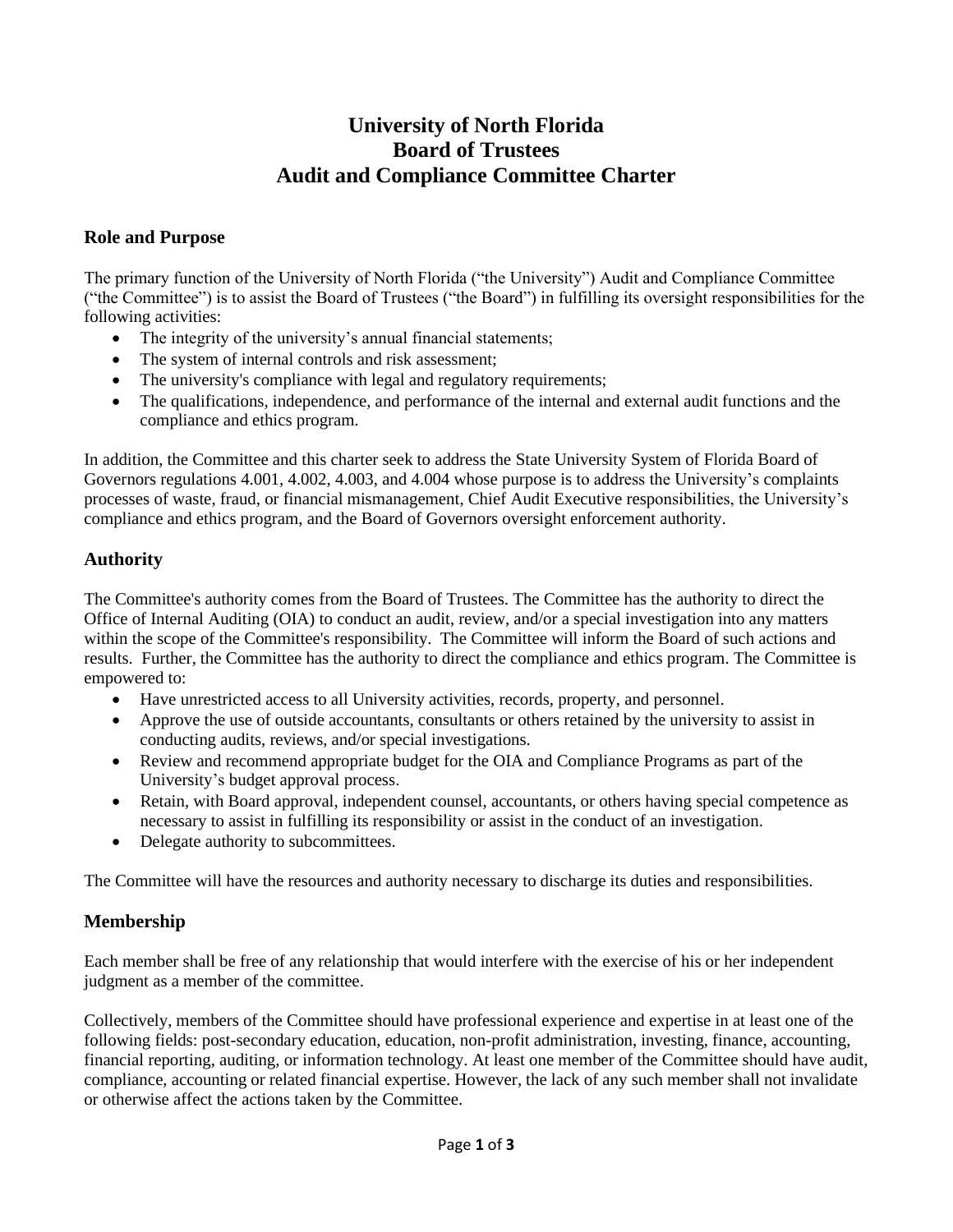- The Audit and Compliance Committee shall be composed of not more than 7 members.
- The Chair of the Board shall appoint each member.
- The Chair of the Board shall also appoint an Audit and Compliance Committee Chair and Vice Chair.
- The term of appointment is in accordance with section 2 of the Board of Trustees bylaws.
- A quorum shall consist of three committee members.

# **Meetings & Communication**

The Committee shall meet at least three times annually, or more frequently as deemed necessary by any Committee member. Each member shall be entitled to one vote and shall cast that vote on each item submitted. Members shall only abstain from a vote when there is a valid conflict of interest addressed to the Committee. The Committee may invite members of management, representatives of the external auditor or others to attend meetings and provide pertinent information, as necessary. Meeting agendas will be prepared and provided in advance to members, along with appropriate briefing materials. The minutes of each meeting will be prepared and approved at subsequent meetings.

The Committee is subject to Florida's Government in the Sunshine Law (Sunshine Law) as set forth in Chapter 286, Florida Statutes. The Sunshine Law extends to all discussions and deliberations as well as any formal action taken by the Committee. The law is applicable to any gathering, whether formal or casual, of two or more members of the Committee to discuss some matter on which foreseeable action will be taken.

# **Responsibilities**

The Committee relies on the expertise and knowledge of management, the internal auditors, compliance officer and the independent auditors in carrying out its oversight responsibilities. As such, the Audit and Compliance Committee is accountable to the Board for carrying out the following responsibilities:

#### **Financial Statements**

- Review analyses prepared by management and/or the external auditor setting forth significant financial reporting issues and judgments made in connection with the preparation of the financial statements.
- Review with management and the external auditors the results of the audit, including any difficulties encountered.
- Discuss the annual audited financial statements with management and the external auditors.

#### **Risk and Internal Controls**

- Discuss with management the University's major policies with respect to risk assessment and risk management.
- Consider the effectiveness of the University's internal controls environment.
- Understand the scope of internal and external auditors' reviews of internal control over financial reporting, and obtain reports on significant findings and recommendations, together with management's responses.
- Review any disclosures made about significant deficiencies in the design or operation of internal controls or any fraud that involves employees who have a significant role in the University's internal controls.

#### **Internal Audit**

- Review and concur in the appointment, evaluation, replacement, or dismissal of the Chief Audit Executive.
- Annually review the Office of Internal Auditing's functional and administrative reporting relationships to ensure independence is fostered.